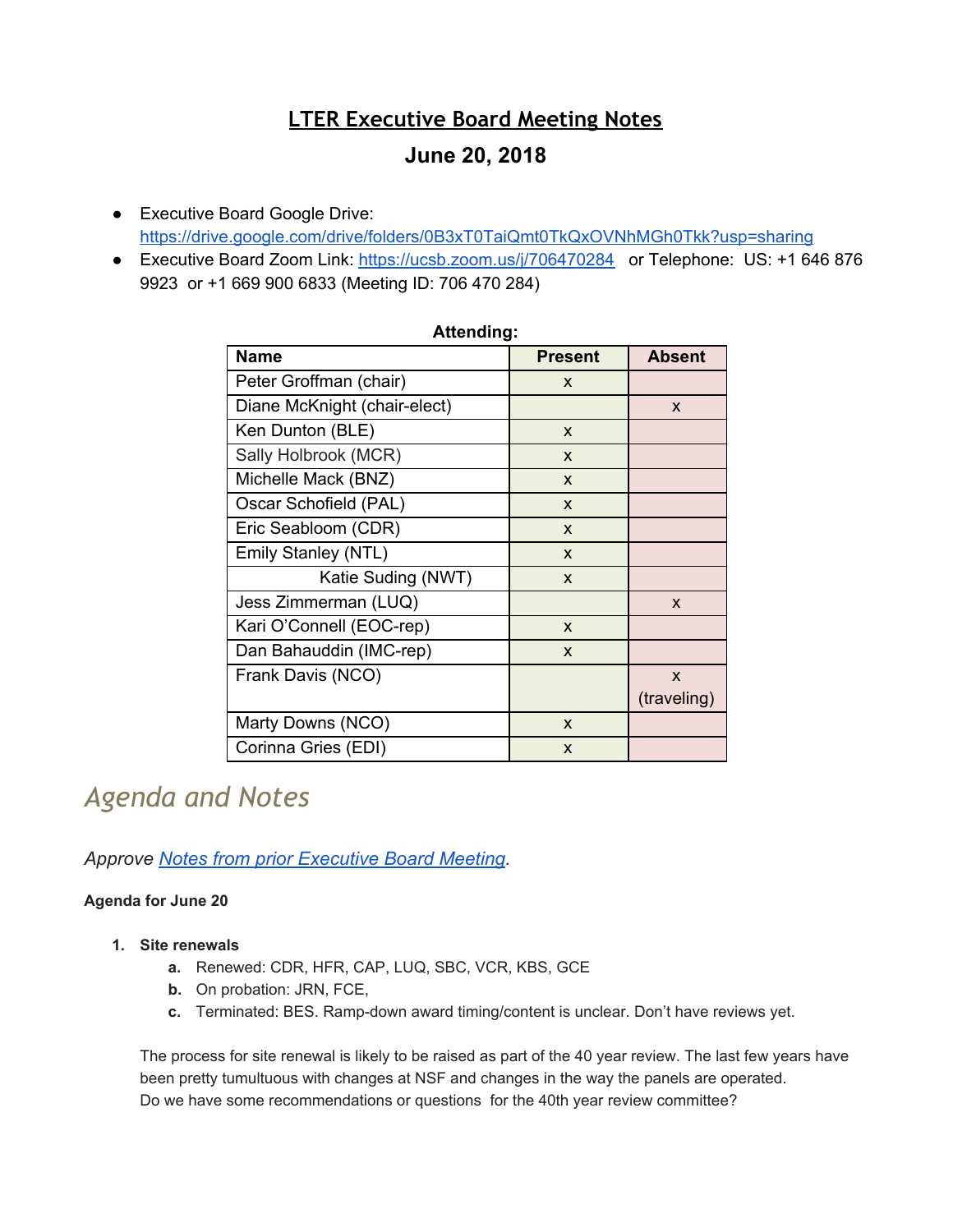We need more clarification about the key factors that lead to probation and termination, e.g., productivity, conceptual models. It's a tension that we need to address head on.

### **2. Science Council Meeting-Structure and Function**

- What kinds of synthesis activities do we want to do at the SC meeting?
- What is the balance between synthesis and business time?
- What is the balance between time with and time without NSF?
- How to facilitate communication about (or attention to) the things that the LNCO and EDI are doing.
- Theme and location for 2019 Science Council Meeting

## **Discussion (assorted comments from the EB):**

- This year, we completed the 5 core areas, the sites gave lightning presentations, we had breakout discussions--which are producing synthesis products but not as quickly as we'd like.
- Last year we got a sense that people are tired of that.
- We have tried to find a balance between synthesis and business time. We shrunk the business time a few years ago, but maybe LTER mechanics is getting short shrift.
- I really enjoyed the lightning talk overviews, but am frustrated that we don't have enough time to discuss what we are hearing and look at integration across sites.
- I would have appreciated more time to draw threads between these bites of information.
- What are we thinking about ecosystem processes and the core themes? Especially, what are the new sites thinking?
- Maybe we could focus on the 40 year review and making sure we are ahead of the game and know what that messaging needs.
- I liked the model where there was science going on in parallel with PI discussion.
- How much time do we want with and without NSF?
- What about the idea of having people submit proposals to organize the synthesis? Should we solicit proposals for people who would like to use that time?
- One thing that is unique is that all the PIs are there. How can we take best advantage of that?
- How can we learn from each other? I'd like to learn, for instance, how other sites base their conceptual model. Maybe most sites do 5 minute talks, but some group of sites gets expanded attention.
- We need more business time. Do we need to move the business meeting to the day before or after the meeting? OBFS does something that's more casual. You write write topics that you are interested in on tent cards and chat over lunch or dinner. It's an opportunity to organize it just a little more.
- Are the Executive Board Meeting and the Business Meeting redundant?
- If we had electronic voting, could we take some of that time out of the meeting?
- We ended up not taking time out of the business meeting to meet without EDI and NCO. The sites need some of that time.
- Balance of time with and without NSF? Many liked having some time without them. Maybe we could have PI's only at the end of day 1. Or a PI-only dinner with table topics?
- Where is 2019? Luquillo.

#### **3. ASM planning update**

- 80 workshop proposals received (many for the 180-minute time slots).
- Plenary speakers confirmed.
- Invitations distributed. Open registration starts June 25.